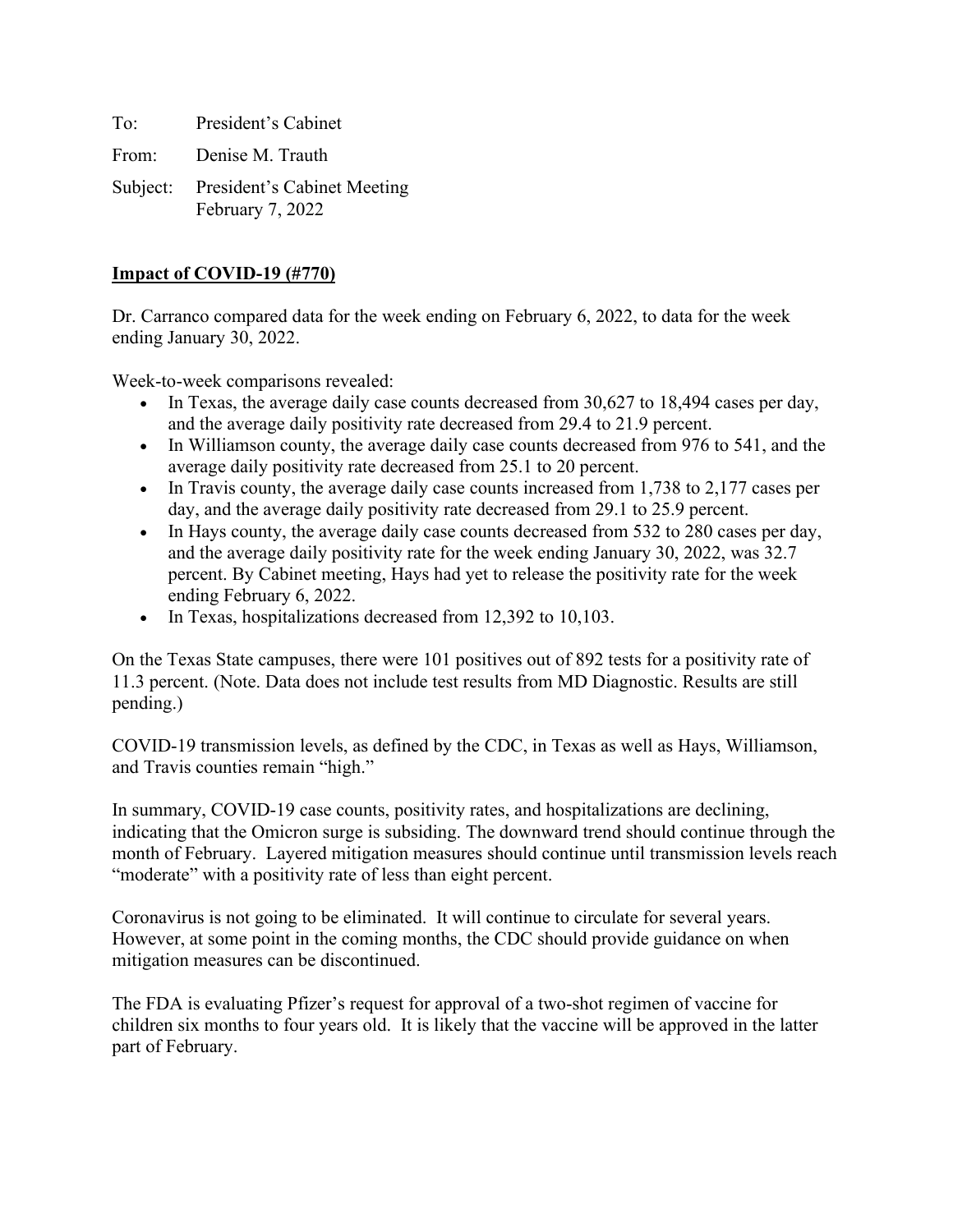Dr. Carranco discussed the latest variant and the importance of vaccinations as they offer protection against current and future variants.

Testing remains on both campuses. MD Diagnostic is offering antigen and PCr testing. The Student Health Center is making at home antigen tests available to patrons of the Child Development Center.

Provost Bourgeois and Dr. Hernandez discussed initiatives to reengage faculty and students in face-to-face instruction based on retention data. Provost Bourgeois discussed workshops sponsored by Faculty Development focused on reengaging students in face-to-face learning and starting the semester successfully.

- January 14, 2022: "FAQulty Think Tank" addressed starting the semester successfully online.
- January 25, 2022: "Back to the Future: Re-engaging Students in the Post-Pandemic Classroom."
- January 28, 2022: Let's Do Lunch, "Building Student Resilience Through Metacognition."
- February 11, 2022: Let's Do Lunch, "Back in the Saddle! Let's Talk About the First Week Back in the Classroom."

Dr. Hernandez summarized activities for reengaging students:

- The Student Recreation Center and the LBJ Student Center are both being well utilized.
- Student organization meetings and events for spring are increasing.
- Dr. Fred Bonner from Prairie View A&M recently visited with Dr. Hernandez's staff to discuss best practices for reengaging students.
- The Division of Student Affairs is planning for Bobcat Build and Bobcat Pause.
- The Student Success Executive Committee is taking a hard look at the first year experience.

## **Staff Council**

Dr. Lloyd discussed a recent letter to University Administration from Staff Council. President Trauth would like to respond to their inquiry at a future Staff Council meeting.

## **President's Update (#556)**

President Trauth announced that Dr. Ekin has been appointed as the Presidential Fellow for a second year given that Texas State is in a presidential transition. In his second year as Presidential Fellow, Dr. Ekin will continue to support the university-level data science initiatives. He is currently conducting data analysis to support student success and retention improvement efforts.

President Trauth reviewed her calendar for the week.